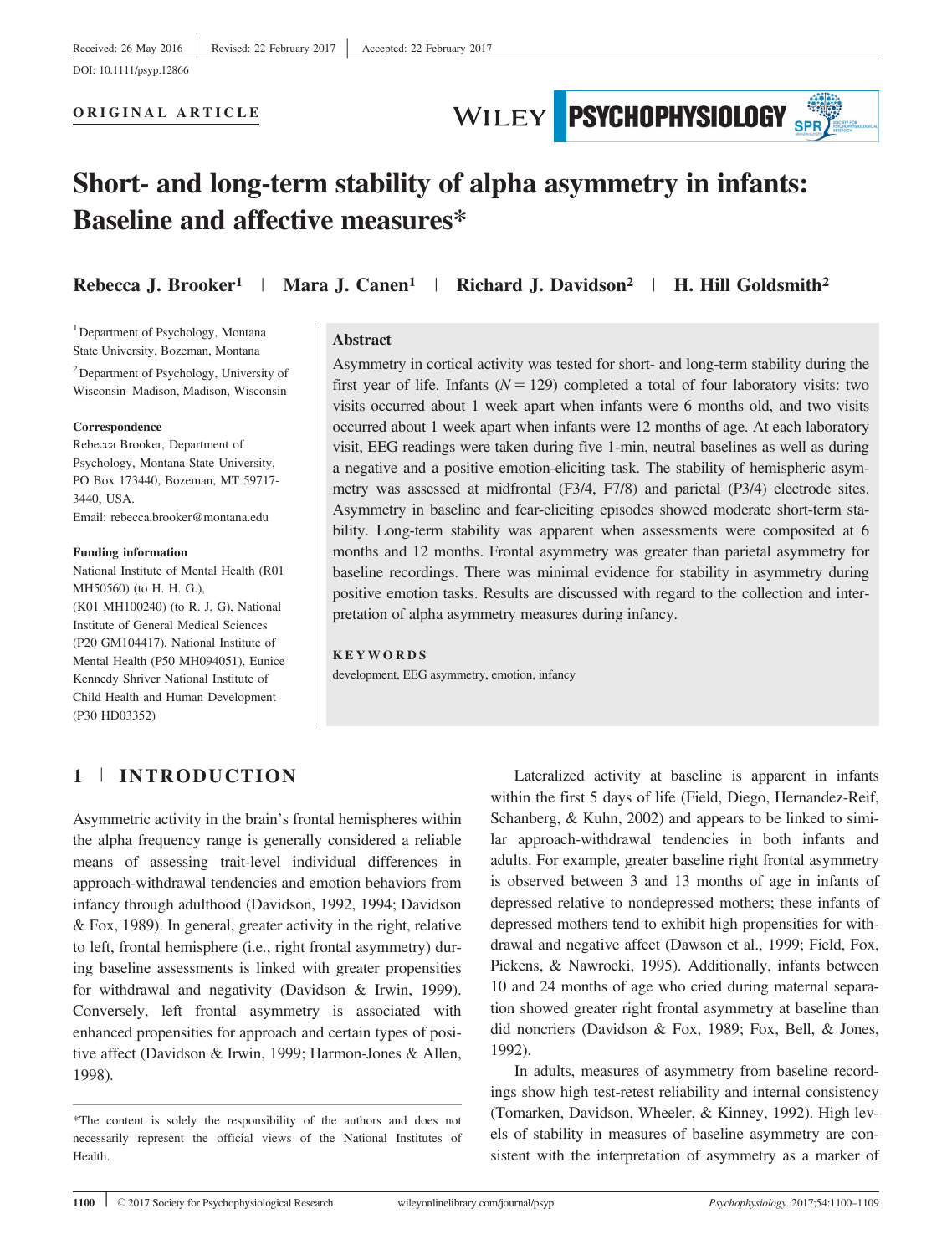trait-level propensities that manifest in consistent ways over time. Despite apparent similarities in the implications for baseline asymmetry over time, the stability of asymmetry measures in infants is not well understood. Lower levels of stability may reasonably be expected in infants given the vast changes in both neural structure (Barkovich, Kjos, Jackson, & Norman, 1988) and displays of affective behaviors visible during this period (Goldsmith et al., 1987; Shiner et al., 2012).

To our knowledge, only three studies have investigated the stability in measures of frontal asymmetry over time in young children. High levels of stability in baseline asymmetry were apparent in a special population—children of depressed mothers—from 3 to 6 months of age (Jones, Field, Davalos, & Pickens, 1997). However, as suggested by the authors, the long-term effects of maternal depression on infant development may lead to higher levels of stability in frontal asymmetry for infants of depressed mothers relative to typically developing infants. Separate work by Fox and colleagues (1992) partially addresses this issue. They reported moderate to high levels of stability in asymmetry scores across short (1 month) periods of time for typically developing infants between 7 and 12 months of age. Stability in asymmetry across longer periods (2–3 months) was generally apparent only after 9 months of age. Similarly, Howarth, Fettig, Curby, and Bell (2016) reported moderate stability in asymmetry from 10 to 24 months of age and limited stability between 24 and 36 months. Such findings illustrate the need to systematically compare levels of short- and long-term stability in frontal asymmetry measures across the first year of life. Differences in levels of short- and long-term stability may have implications for planning, executing, and interpreting research that includes assessments of asymmetry in infants. Therefore, examining short- and long-term stability in infant frontal asymmetry during the first year of life was one goal of our study.

No studies have systematically examined stability in measures of frontal asymmetry during nonbaseline episodes. The capability model of frontal EEG asymmetry posits that measures of asymmetry derived from emotion contexts offer unique information about an individual's capacity to employ or inhibit approach or withdrawal behaviors in response to contextual demands (Coan, Allen, & McKnight, 2006). A limited amount of work has attempted to associate infants' affective and approach-withdrawal behaviors with asymmetry in nonbaseline, emotion-eliciting episodes. Increased left frontal asymmetry has been observed in 10- to 12-month-old infants in response to a positive film clip (Davidson & Fox, 1982) and in 10-month-old infants who reached for their mothers during an approach task (Fox & Davidson, 1987). Similarly, increased right frontal asymmetry in 10-month-old infants has been linked to increased fear behavior in multiple

BROOKER ET AL. 1101

fear during both a social (i.e., interaction with a stranger) and nonsocial (i.e., presentation of a toy spider) fear-eliciting episodes (Diaz & Bell, 2012). However, none of this work provided longitudinal estimates of stability in asymmetry during infancy. The capability model suggests that measures of asymmetry during emotional challenges are highly robust to error and thus more stable than baseline asymmetry (Coan et al., 2006). If this is the case, such measures may be preferable during the infant period, when psychophysiological methods often result in substantial artifact and/or missing data. Alternatively, such measures may be less stable during infancy, as emotions and emotion behaviors undergo vast developmental change (Camras & Fatani, 2008; Sroufe, 1996). Therefore, examining stability in frontal asymmetry during periods of positive and negative emotion elicitation was a second goal of our study.

Like emotion-based assessments of frontal asymmetry, measures of posterior asymmetry provide unique information about individual differences in behavioral propensities. While frontal asymmetry is linked to individual differences in approach/withdrawal and emotional valence, asymmetry in posterior regions has been associated with individual differences in arousal (Heller & Nitscke, 1997). Specifically, right parietal activity is linked with high levels of arousal while left parietal activity is linked to low arousal. Although anterior and posterior activity may be related, they are believed to reflect separate dimensions of processing and predict distinct outcomes. As such, frontal and parietal asymmetry may evidence different levels of stability over time. If parietal asymmetry gauges a more general process relative to frontal asymmetry, it may show less stability over time than frontal measures (Coan et al., 2006). Indeed, results from past research including both frontal and parietal measures suggest less stability in parietal, relative to frontal, asymmetry in both children (Fox et al., 1992; Jones et al., 1997) and adults (Tomarken et al., 1992). However, assessments of stability in parietal measures have focused only on baseline assessments. Thus, our final goal was to examine stability of parietal asymmetry across both baseline and emotioneliciting contexts.

In sum, we aimed to expand understanding of the stability of frontal and parietal asymmetry measures (a) over short and long periods during early infancy, and (b) in both neutral and emotion-eliciting contexts.

## 2 <sup>|</sup> METHOD

## 2.1 <sup>|</sup> Procedure

Participants were drawn from a longitudinal twin study of emotional development across infancy (Schmidt et al., 2013). To be included in the analyses, infants were required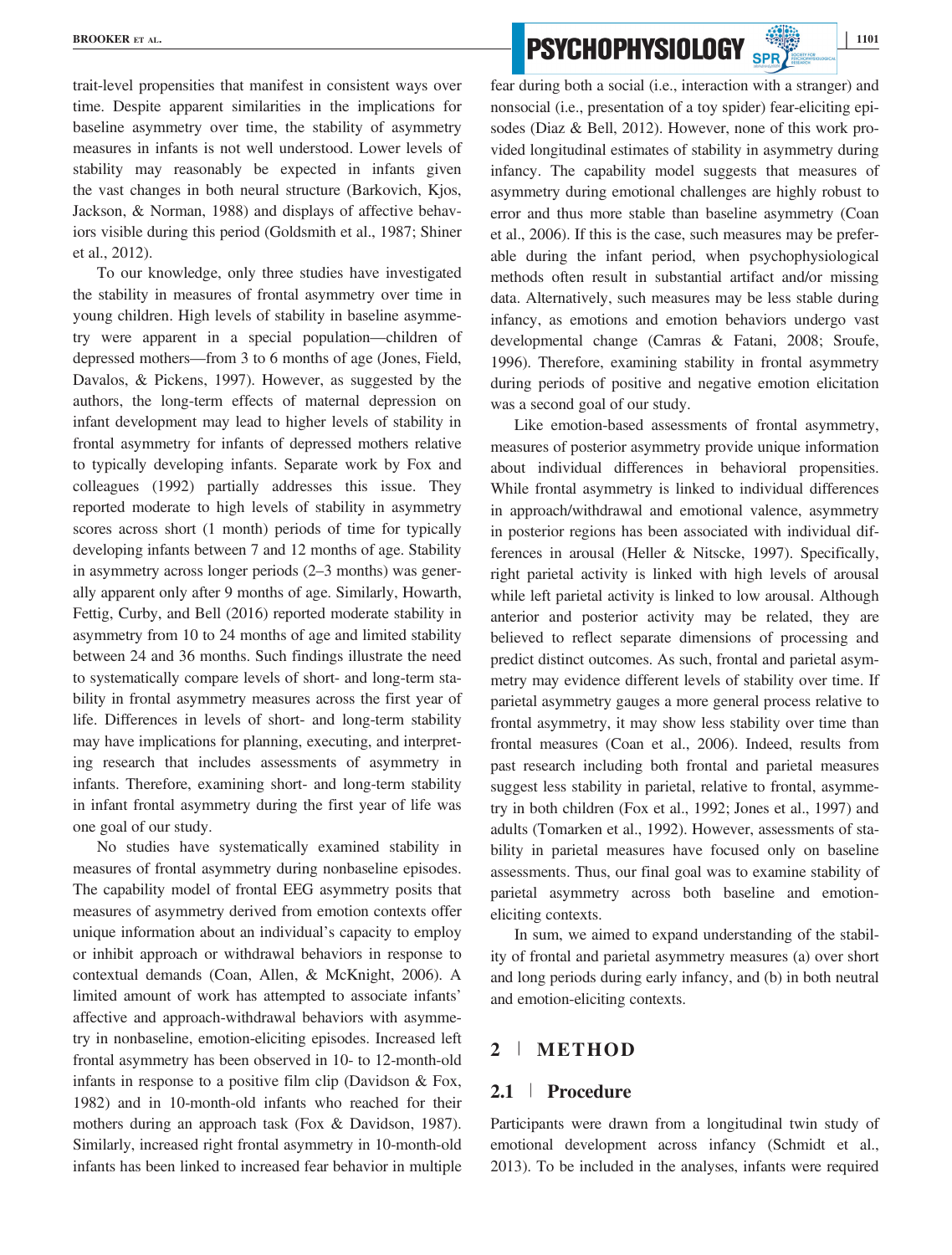# **PSYCHOPHYSIOLOGY** SPR)

to be free of known neurological impairments and have a history of right-handedness in their immediate family. Infants  $(N = 129)$  visited the laboratory on four occasions between 6 and 12 months of age. When infants were approximately 6 months old, they participated in a series of behavioral episodes while EEG data were collected. They repeated the procedure 1–2 weeks later. This procedure was repeated again when infants reached 12 months of age, with one visit closely following the child reaching 12 months of age and an additional visit occurring 1–2 weeks later. Children's mean ages at each visit were  $30.05$   $(SD = 4.42)$ ,  $30.74$  $(SD = 2.45)$ , 54.70  $(SD = 3.99)$ , and 56.16  $(SD = 3.12)$ weeks.

## 2.2 <sup>|</sup> Measures

At each laboratory visit, the child was seated in a high chair and fitted with a Lycra electrode cap (Electro-Cap International, Eaton, OH) according to anatomical landmarks. Electroconductive gel (OmniPrep) and Ag/AgCl electrodes were applied to the following sites per the standard 10/20 system: Fp1, Fp2, F3, F4, F7, F8, T3, T4, T5, T6, C3, C4, P3, P4, O1, O2, Pz, Fz, and Cz. The site for electrode Cz, which served as the reference during recording, was lightly abraded prior to electrode application. All impedances were reduced to less than 20 k $\Omega$  prior to recording, and electrodes at homologous sites were kept within 5  $k\Omega$  of one another. EEG data were sampled at a rate of 500 Hz and amplified with a gain of 20,000. High-pass and low-pass filters were applied during recording at cutoffs of 1 Hz and 200 Hz, respectively.

Participants then completed a resting baseline assessment followed by three emotion-eliciting episodes. As is typical for studies of individual differences in emotion, all participants completed the episodes in the same order. The first two emotion episodes were designed to elicit fear (first episode) and positive affect (second episode) while physiological data were recorded. A third episode, designed to elicit frustration, did not produce enough artifact-free data to be included in the analyses, as this task elicited high levels of movement in infants. Therefore, the frustration episode is not discussed further.

## 2.2.1 <sup>|</sup> Baseline

Infants first completed a series of five 1-min recording periods. For this, infants and their parent received instructions from the experimenter, who then left them alone together in the experimental room. An auditory signal indicated the beginning of each recording period, during which the parent was instructed to refrain from talking but to hold up a series of interesting toys to keep the infant's attention captured.

A second auditory signal indicated the end of each recording period.

### 2.2.2 <sup>|</sup> Stranger approach

Following the conclusion of the baseline period, a stranger approach procedure that elicits fear and wariness in young children was employed (Goldsmith & Rothbart, 1999). For this, a male stranger entered the experimental room. The stranger turned to look at the child and then paused for 10 s. After this, the stranger moved approximately half of the distance toward the child, where he paused for 5 s and then said, "Hello (child's name), I'm going to come a little closer to you." The stranger then approached to within 1 foot of the child and stood next to him/her for 2 min. Following this, the stranger turned away from the child and left the room. Parents remained in the experimental room but were asked to refrain from interacting with the child. Recording was discontinued if the child displayed 30 s of intense crying.

### 2.2.3 <sup>|</sup> Peek-a-boo

A peek-a-boo task was used to elicit positive affect in infants (Goldsmith & Rothbart, 1999). At the beginning of this task, the primary experimenter reentered the room and instructed the parent and child in a game of peek-a-boo. The task involved the parent moving behind a wooden screen while the experimenter asked, "Where's Mommy?" After a 3-s delay, on the experimenter's cue, the parent emerged from behind the screen, smiling and saying "Peek-a-boo." After 3 s, the next trial began. Parent-infant dyads each completed a series of three trials.

#### 2.2.4 <sup>|</sup> EEG data scoring

Data were rereferenced offline to a whole-head average reference, with a minimum of 12 sites evenly distributed across the head (Bertrand, Perrin, & Pernier, 1985). All data were visually scored and edited to remove artifacts resulting from eye movements, muscle activity, and/or gross motor movements. A fast Hartley transform (Bracewell, 1984) was applied to artifact-free chunks that were a minimum of 1.024 s in duration. Alpha power was defined as power density in the 5–9 Hz frequency band. This band of frequencies was selected because it includes those frequencies that approximate the adult alpha frequency band (Marshall, Bar-Haim, & Fox, 2002) and in order to maintain consistency with previous published work from this sample (Buss et al., 2003). Alpha power was not calculated for infants who had fewer than 30 s of usable EEG data. Although the 30-s requirement may be longer than needed (Möcks & Gasser, 1984), it is roughly half of that typically used for adults. This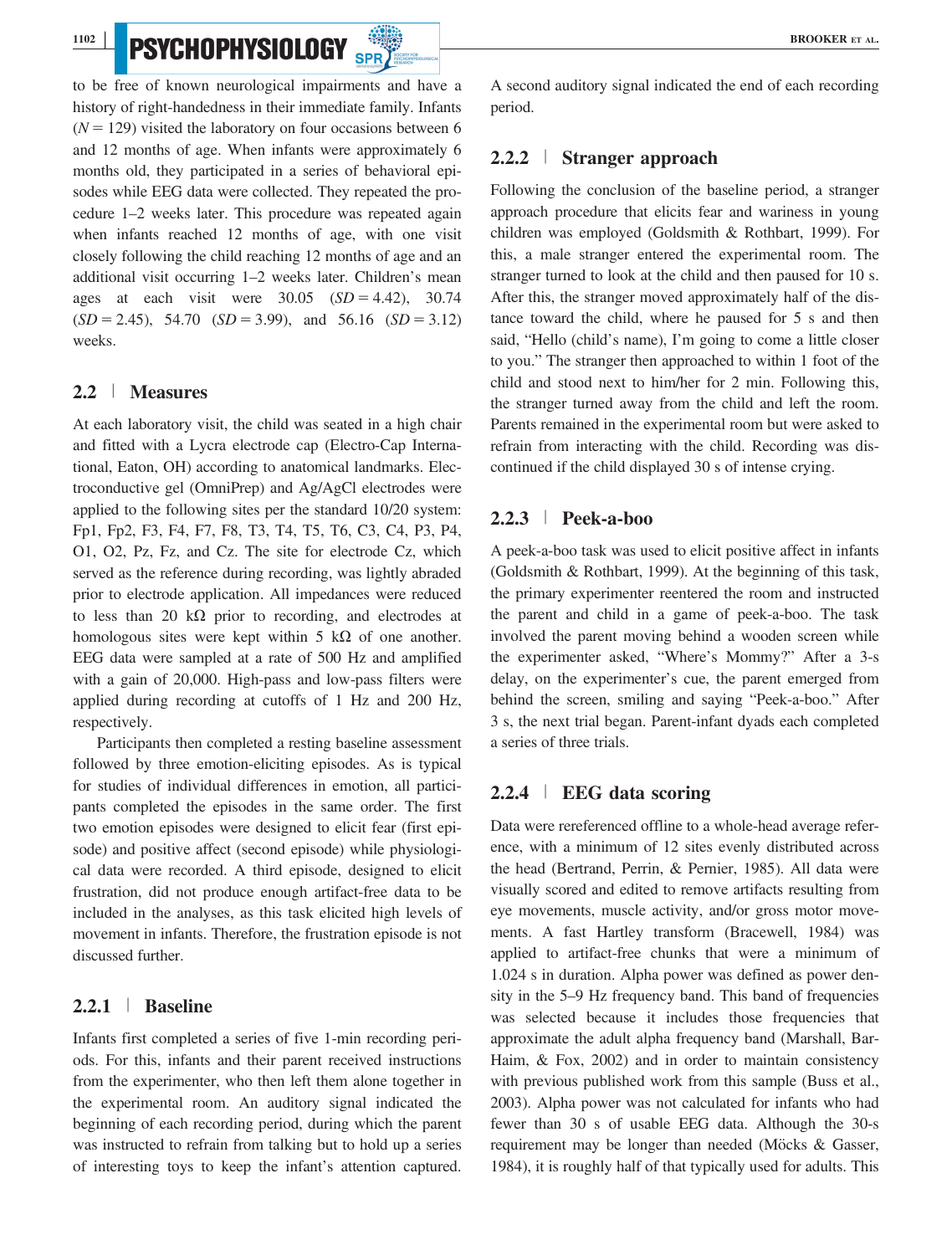TABLE 1 Short- and long-term stability in frontal asymmetry during baseline

|                                                                                   | F3/4         |                  | F7/8     |                       | P3/4         |                  |  |  |
|-----------------------------------------------------------------------------------|--------------|------------------|----------|-----------------------|--------------|------------------|--|--|
|                                                                                   | $\mathbf{r}$ | $\boldsymbol{p}$ | r        | $\boldsymbol{p}$      | $\mathbf{r}$ | $\boldsymbol{p}$ |  |  |
| Short-term stability $(1-2$ weeks)                                                |              |                  |          |                       |              |                  |  |  |
| 6 months                                                                          | .253         | .10              | $.686**$ | $\langle .01 \rangle$ | $.451**$     | < 0.01           |  |  |
| 12 months                                                                         | $.377*$      | <.04             | $.426*$  | <.01                  | .162         | .12              |  |  |
| Long-term stability (6 months)                                                    |              |                  |          |                       |              |                  |  |  |
| 6 months to 12 months                                                             | $.319*$      | .01              | $.604**$ | $\leq .01$            | $.174*$      | .03              |  |  |
| Average long-term stability (6 months) when only one occasion at each age is used |              |                  |          |                       |              |                  |  |  |
| 6 months to 12 months                                                             | .214         |                  | .506     |                       | .285         |                  |  |  |

 $**p* < .05.$   $**p* < .01.$ 

cutoff was applied given the short duration of the emotion episodes. To account for possible differences in episode length and available data, alpha power was weighted by the proportion of the total number of seconds of artifact-free data available. This procedure is similar to that employed by Tomarken and colleagues (1992). The number of seconds of clean data was unrelated to asymmetry scores at all visits (lrl  $s < .28$ ,  $ps > .05$ ). Asymmetry scores were computed at homologous electrodes by subtracting log-left alpha power from log-right alpha power.

## 2.2.5 <sup>|</sup> Missing data

All children in the data set provided usable EEG during a minimum of one of the three previously described episodes. Little's MCAR,  $\chi^2(1131) = 972.45$ ,  $p > .10$ , suggested that data were missing completely at random. Therefore, we used a full information maximum likelihood (FIML) procedure to account for all missing data. FIML reconstructs the variancecovariance matrix of the requested parameters based on the likelihood of obtaining the observed dataset from the reconstructed matrix. The procedure uses all available data in the estimation algorithm. Maximum likelihood methods are regarded as state-of-the-art procedures for producing unbiased parameter estimates when data are missing at random (Enders, 2010; Schafer & Graham, 2002).

## 2.3 <sup>|</sup> Plan for analysis

All analyses were conducted in MPlus version 7, using the  $type = complex$  command to account for twin relatedness, in three steps. For each episode, we first examined short-term stability in asymmetry. To do this, we calculated the Pearson correlation between asymmetry scores at the two visits at 6 months of age (short-term stability at age 6 months) and 12 months of age (short-term stability at 12 months of age).

Fisher's  $r$  to  $z$  transform was used to test for significant differences in stability across electrode sites at contemporaneous assessments (Cohen & Cohen, 1983).

Second, we calculated 6-month and 12-month asymmetry composites using the two visits at age 6 months (6-month composite asymmetry) and the two visits at age 12 months (12-month composite asymmetry). These composites were used to test long-term stability by calculating the Pearson correlation between composite asymmetry scores at 6 and 12 months of age. Again, Fisher's  $r$  to  $z$  transform was used to test for significant differences in stability across electrode sites.

Finally, we recognize that composites that aggregate two assessments may enhance the reliability of measures relative to single assessments. Thus, we also examined long-term stability in asymmetry by calculating the Pearson correlation between asymmetry scores at Visit 1 at age 6 months and Visit 1 at age 12 months and the correlation between Visit 2 at age 6 months and Visit 2 at age 12 months. We report mean correlations to allow for the comparison of measures of long-term stability based on single versus dual assessments.

### 3 <sup>|</sup> RESULTS

## 3.1 <sup>|</sup> Stability of baseline asymmetry between 6 and 12 months of age

As shown in Table 1, significant short-term stability in baseline asymmetry assessed over a period of 1 week was seen at F7/8 and P3/4 but not at F3/4. Fisher's  $r$  to  $z$  transform suggested that, at 6 months of age, short-term stability in asymmetry at F7/8 was greater than stability in asymmetry at F3/4  $(z = -3.79, p < .01)$  and stability in asymmetry at P3/4  $(z = 2.31, p = .01)$ . Short-term stability at P3/4 was marginally greater than stability at F3/4 ( $z = -1.48$ ,  $p < .07$ ). Thus,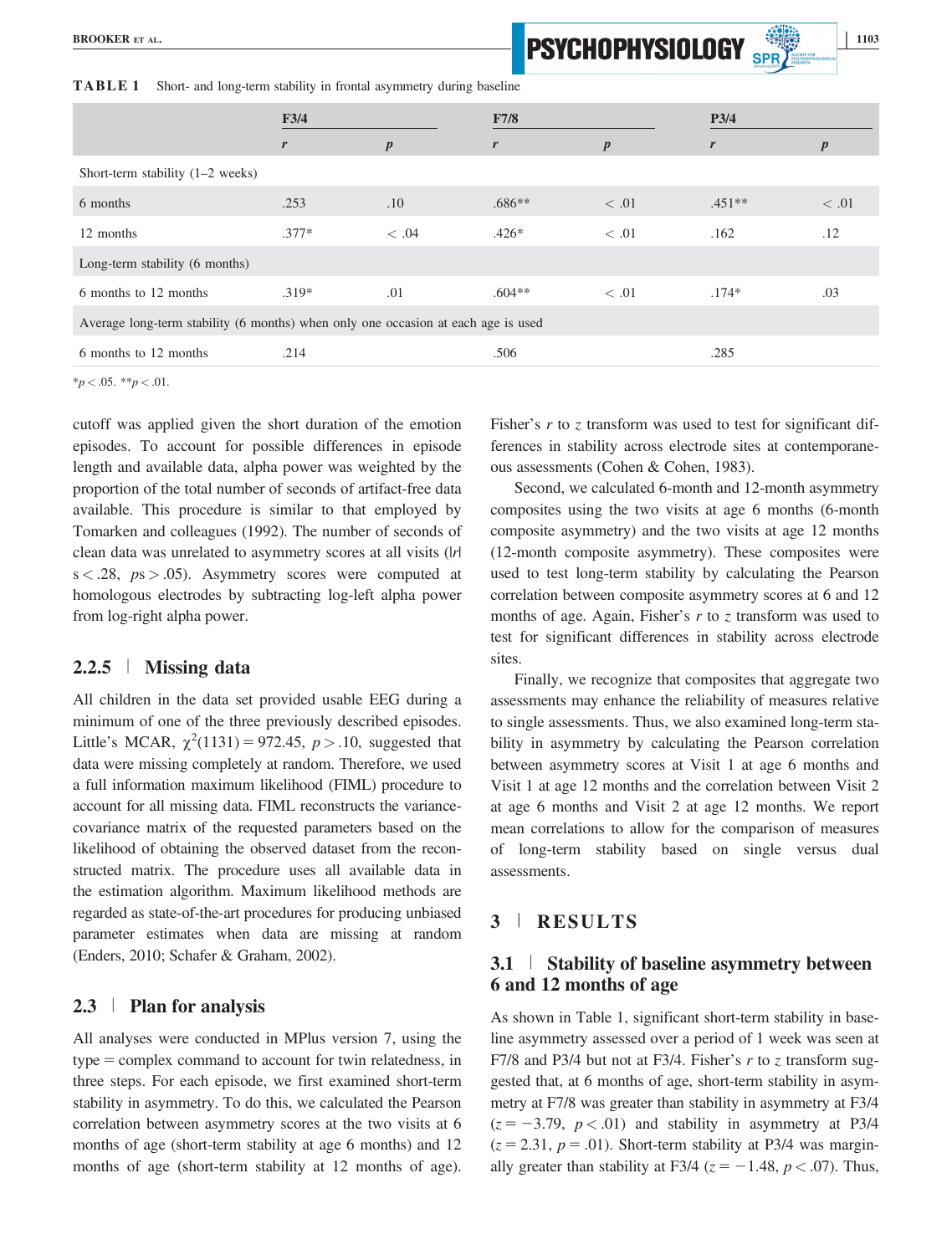**PSYCHOPHYSIOLOGY EXPERIMENT AL. BROOKER ET AL.** 



FIGURE 1 Alpha asymmetry stability across contexts

the greatest short-term stability in baseline asymmetry at 6 months of age was observed at F7/8 electrodes and the least short-term stability was observed at F3/4 electrodes.

At 12 months of age (Table 1), short-term stability in baseline asymmetry over a 1-week period was significant only at frontal electrodes. Fisher's  $r$  to  $z$  transform suggested that stability in baseline asymmetry at F7/8 was not different from stability in asymmetry at F3/4 ( $z = -0.37$ ,  $p = .36$ ) but was greater than stability in asymmetry at P3/4 ( $z = 1.86$ ,  $p = .03$ ). Short-term stability in asymmetry at F3/4 was marginally greater than stability at P3/4 ( $z = 1.48$ ,  $p = .07$ ). Therefore, the greatest short-term stability in baseline asymmetry at age 12 months was observed at F3/4 and F7/8.

We then used the composites from the 6-month and 12 month visits to examine long-term stability in asymmetry over a period of 6 months (Table 1). The composites suggested significant stability at all electrodes. Fisher's  $r$  to  $z$ test suggested that long-term stability in asymmetry at F7/8 was greater than stability in asymmetry at F3/4 ( $z = -2.93$ ,  $p < .01$ ) and long-term stability at P3/4 ( $z = -4.16$ ,  $p < .01$ ). Long-term stability at F3/4 was marginally greater than longterm stability at P3/4 ( $z = 1.23$ ,  $p = .10$ ). Thus, the greatest long-term stability, as reflected by the composites, was seen at frontal electrodes with maximal long-term stability observed at F7/8  $(r = .60)$ .

For comparison, we also derived estimates of 6–12 month stability using only one measure per age. These single-occasion stability estimates were not significantly lower than those derived using the composite measure (all  $zs < 1.11$ ,  $ps > .10$ ). Comparisons of stability estimates are illustrated in Figure 1.

## 3.2 <sup>|</sup> Stability of asymmetry during fear episode between 6 and 12 months of age

As shown in Table 2, significant short-term stability in asymmetry during a fear episode at 6 months of age was seen at F7/8 and P3/4 but not at F3/4. Short-term stability in asymmetry during a fear episode at F7/8 was greater than stability at F3/4 ( $z = 2.84$ ,  $p < .01$ ), and marginally less than stability at P3/4 ( $z = -1.40$ ,  $p = .08$ ). Short-term stability at P3/4 was greater than stability at F3/4 ( $z = 4.25$ ,  $p < .01$ ). Thus, during a fear episode at 6 months of age, the greatest short-term stability in asymmetry was apparent at P3/4 and the least stability was at F3/4.

At 12 months of age, correlations suggested significant short-term stability only at P3/4. Short-term stability in asymmetry in a fear episode was greater at F7/8 than at F3/4  $(z = -1.80, p = .04)$ . Again, stability in asymmetry at F7/8 was less than stability at P3/4 ( $z = 4.23$ ,  $p < .01$ ). Stability in asymmetry at F3/4 was significantly less than stability in asymmetry at P3/4 ( $z = -3.19$ ,  $p < .01$ ). Therefore, at 12 months of age, the greatest short-term stability was observed at P3/4.

We then examined long-term stability in asymmetry during a fear episode assessed over a period of 6 months using the composites formed at each age (Table 2). Composites suggested greater stability at frontal but not parietal electrodes. Consistent with this, Fisher's  $r$  to  $z$  showed that stability was greater at both F3/4 ( $z = 3.19$ ,  $p < .01$ ) and F7/8  $(z = 2.92, p < .01)$  relative to P3/4. Stability at F3/4 did not differ from stability at F7/8 ( $z = 0.28$ ,  $p = .39$ ).

For comparison, we also derived estimates of 6- to 12 month stability using only one measure per age. Stability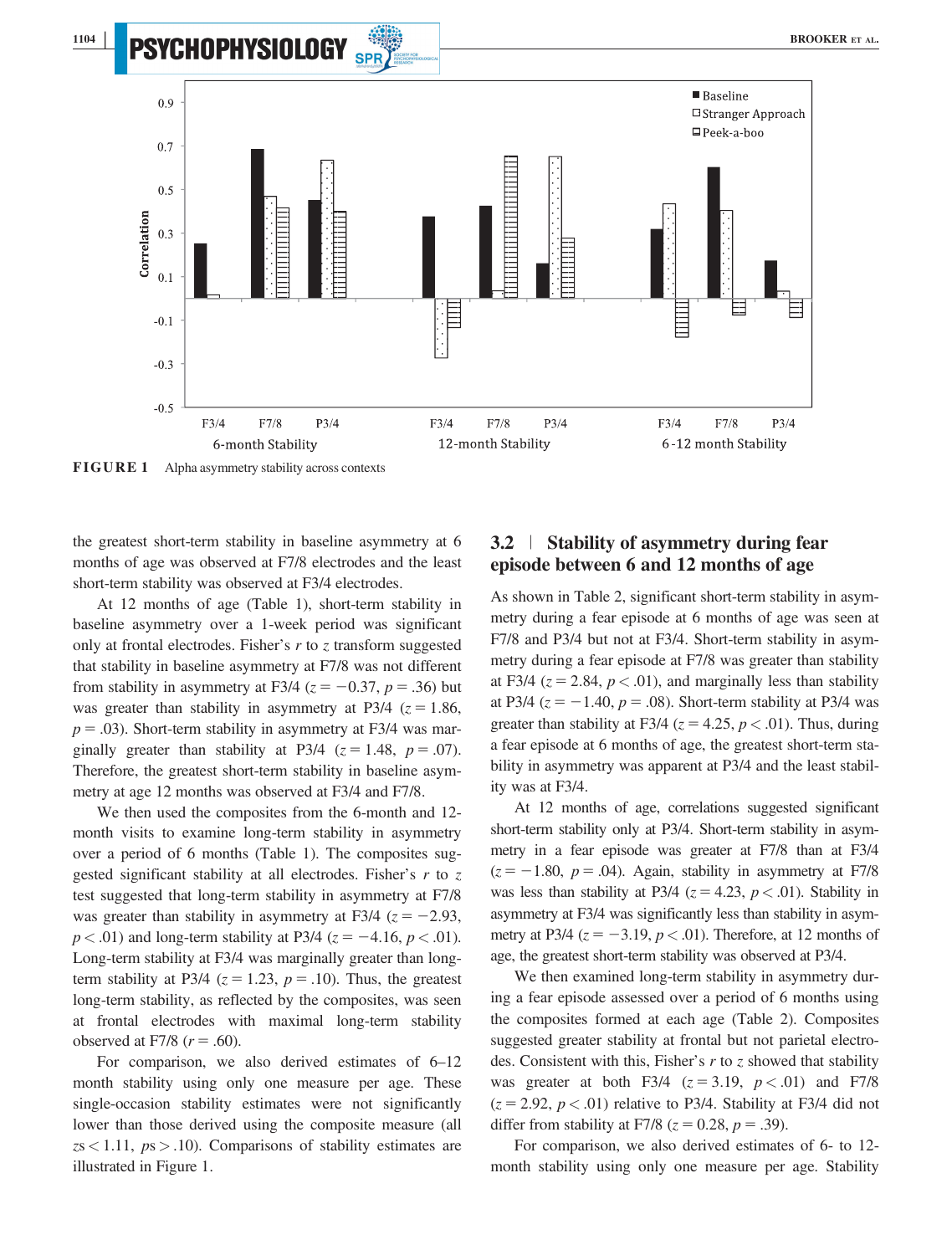TABLE 2 Short- and long-term stability in frontal asymmetry during stranger approach

|                                                                                   | F3/4         |                  | F7/8     |                  | P3/4         |                  |  |  |
|-----------------------------------------------------------------------------------|--------------|------------------|----------|------------------|--------------|------------------|--|--|
|                                                                                   | $\mathbf{r}$ | $\boldsymbol{p}$ | r        | $\boldsymbol{p}$ | $\mathbf{r}$ | $\boldsymbol{p}$ |  |  |
| Short-term stability $(1-2$ weeks)                                                |              |                  |          |                  |              |                  |  |  |
| 6 months                                                                          | .016         | .86              | $.468**$ | < .01            | $.635**$     | < .01            |  |  |
| 12 months                                                                         | $-.273$      | .19              | .035     | .58              | $.651**$     | <.01             |  |  |
| Long-term stability using all data (6 months)                                     |              |                  |          |                  |              |                  |  |  |
| 6 months to 12 months                                                             | $.434*$      | < 0.01           | $.403**$ | <.01             | .034         | .83              |  |  |
| Average long-term stability (6 months) when only one occasion at each age is used |              |                  |          |                  |              |                  |  |  |
| 6 months to 12 months                                                             | .168         |                  | .266     |                  | .119         |                  |  |  |

 $*_{p}$  < .05.  $*_{p}$  < .01.

estimates using the composite measures were greater than estimates derived from single assessments at F3/4  $(z = -2.13,$  $p = .02$ ) but were similar at other electrode sites (zs < 1.12)  $ps > .13$ ).

## 3.3 <sup>|</sup> Stability of asymmetry during pleasure episode between 6 and 12 months of age

As suggested by Table 3, the magnitudes of correlations suggested somewhat limited short-term stability in asymmetry during the positive episode across all electrode pairs. At 6 months of age, short-term stability was greater at F7/8  $(z = -2.75, p < .01)$  and P3/4  $(z = -2.62, p < .01)$  relative to F3/4. Short-term stability in asymmetry did not differ between F7/8 and P3/4 ( $z = 0.13$ ,  $p = .45$ ).

At 12 months of age, patterns of correlations suggested significant short-term stability in asymmetry during a positive episode at F7/8 and P3/4. Fisher's  $r$  to  $\zeta$  showed that

short-term stability was significantly lower at F3/4 than at F7/8 ( $z = 5.54$ ,  $p < .01$ ) and P3/4 ( $z = -2.53$ ,  $p = .01$ ). Short-term stability in asymmetry at F7/8 was significantly greater than stability in asymmetry at P3/4  $(z = 3.01,$  $p < .01$ ). Thus, at 12 months of age, short-term stability in asymmetry during a positive episode was greatest at F7/8.

We then examined long-term stability in asymmetry during a positive episode assessed over a period of 6 months using the composites formed at each age (Table 3). None of the estimates of 6-month stability were significant ( $ps > .28$ ), and none of the estimates differed from one another  $(zs < 0.80, ps > .21).$ 

Finally, for comparison, we also derived estimates of 6 to 12-month stability using only one measure per age. Stability estimates using the composite measures were marginally greater than estimates derived from single assessments at F7/ 8 ( $z = 1.33$ ,  $p = .09$ ) but were similar at other electrode sites  $(zs < 0.40 \text{ ps} > .34)$ .

|                                                                                   | F3/4         |                  | F7/8         |                  | P3/4             |     |  |  |
|-----------------------------------------------------------------------------------|--------------|------------------|--------------|------------------|------------------|-----|--|--|
|                                                                                   | $\mathbf{r}$ | $\boldsymbol{p}$ | $\mathbf{r}$ | $\boldsymbol{p}$ | $\boldsymbol{r}$ |     |  |  |
| Short-term stability $(1-2$ weeks)                                                |              |                  |              |                  |                  |     |  |  |
| 6 months                                                                          | .000         | 1.00             | $.416**$     | <.01             | .399             | .21 |  |  |
| 12 months                                                                         | $-.134$      | .35              | $.654**$     | <.01             | $.277**$         | .01 |  |  |
| Long-term stability (6 months)                                                    |              |                  |              |                  |                  |     |  |  |
| 6 months to 12 months                                                             | $-.178$      | .28              | $-.077$      | .26              | $-.087$          | .61 |  |  |
| Average long-term stability (6 months) when only one occasion at each age is used |              |                  |              |                  |                  |     |  |  |
| 6 to 12 months                                                                    | $-.230$      |                  | $-.251$      |                  | $-.075$          |     |  |  |

TABLE 3 Short- and long-term stability in frontal asymmetry during peek-a-boo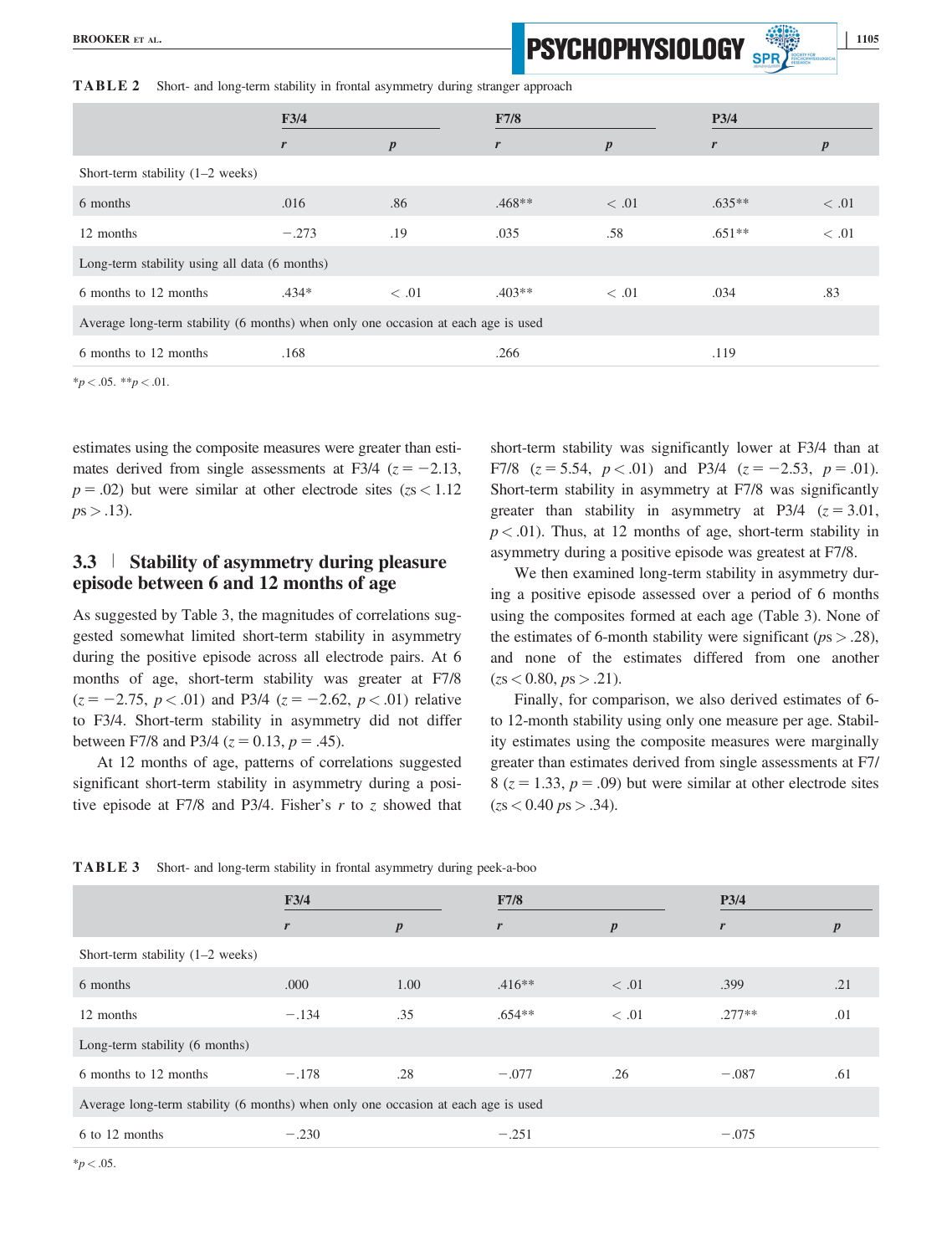

# 4 <sup>|</sup> DISCUSSION

Our results suggested unique patterns of stability in alpha asymmetry for neutral (i.e., baseline) and emotion-eliciting contexts. The stability of resting infant asymmetry at midfrontal sites was comparable to stability estimates previously observed in adults across a 3-week test-retest period (Tomarken et al., 1992) and between infancy and toddlerhood in a sample enriched for chronic maternal depression (Jones et al., 1997). Stability was particularly evident across shorter periods, which spanned a test-retest period of 1 week in this work. However, relatively high levels of stability in asymmetry were also observed at frontal and midfrontal sites across a period of 6 months when asymmetry scores were based on composite estimates. Specifically, when scores of frontal asymmetry from each 6-month visit were composited and correlated with frontal asymmetry composites created from each 12-month visit, we observed moderate-to-high stability in frontal asymmetry across the second half of the first year of life. This moderate-to-high stability likely reflects increased internal consistency of asymmetry estimates as the number of baseline segments are increased, as has been reported in adults (Tomarken et al., 1992). Such an effect had not previously been demonstrated during infancy. This effect was less robust when single assessments were used. Therefore, for researchers who are interested in estimates of infant frontal asymmetry that reflect trait-level stability, rather than state-level measures, including at least two recordings as the time between assessments lengthens may be necessary to observe the trait-level effects.

Stability in asymmetry during baseline recordings was greatest and most consistently observed at midfrontal recording locations. Measures of frontal and parietal asymmetry appear to reflect different individual propensities, particularly with regard to tendencies for emotional experience. As previously noted, frontal asymmetry may be a unique trait-level marker of affective and approach-withdrawal tendencies in infants (Buss et al., 2003; Davidson & Fox, 1989; Hane, Fox, Henderson, & Marshall, 2008). In contrast, parietal asymmetry may reflect more cognitive processing and general emotional arousal, regardless of valence (Heller, Nitschke, & Miller, 1998; Solomon, O'Toole, Hong, & Dennis, 2014). Therefore, to the degree that posterior asymmetry may reflect cognitive or emotional arousal to a task at hand rather than traitlike pattern of individual differences in behavioral propensities, less consistency over time—particularly during baseline tasks—may be expected.

In contrast to measures of baseline asymmetry, we observed less stability in frontal asymmetry measured during emotion-eliciting episodes. Namely, we observed a moderate degree of short-term stability in asymmetry at midfrontal and parietal sites during fear and positive-affect eliciting epi-

sodes. One reason for limited short-term stability may be the vast changes in emotional development that occur from 6 to 12 months of age. For example, differential emotions theory suggests that, across the first year of life, expressions of pleasure move from a precursory form that is dependent primarily on stimulus recognition to a true basic emotional response that includes more complex cognitive processing (Sroufe, 1996). Similarly, both mean levels and individual differences in fearfulness undergo vast developmental change between 3 and 36 months of age (Brooker et al., 2013; Sroufe, 1977). Other theories on the emergence and development of emotions also suggest inconsistent links between observable facial expressions and other components of emotion, such as physiological systems (Camras & Fatani, 2008). Thus, it is sensible that stability in asymmetry as elicited in emotional contexts may show low levels of stability during this period of developmental change in both positive and fear-based emotion systems.

Short-term stability was observed at parietal sites, suggesting that neural patterns of arousal are consistent across closely spaced assessments. These neural patterns of arousal may develop earlier than physiological responses associated with differentiated emotions. Unfortunately, little research has investigated the timing by which emotion systems become stably aligned with physiological profiles such as measures of frontal and parietal asymmetry. This will be an important avenue for future work.

Our results also suggest that long-term stability was evident during a fear-eliciting but not a positive-affect eliciting episode. This was true at frontal and midfrontal electrode sites and was evident when composite scores of asymmetry were used to compare 6- and 12-month assessments. One reason for this difference may lie in differences in the timing of the development of positive affect and fear. Fear—at least of the type elicited by a stranger approach—is thought to emerge around 6 months of age (Waters, Matas, & Sroufe, 1975) and increase through age 36 months (Brooker et al., 2013; Sroufe, 1977). Unfortunately, the timing of developing positive affect in early infancy has received scant research attention, and the direction of developing associations between EEG asymmetry and affect are only beginning to be investigated (Howarth et al., 2016). Moreover, the possibility of vast individual differences in the differentiation of emotions (Barrett, Gross, Conner Christensen, & Benvenuto, 2001) may also lead to inconsistencies in patterns of physiological arousal during different emotion-eliciting episodes. A second possibility is that less stability in asymmetry associated with positive emotions is related to the limited heritability of positive affect during infancy. In infancy, greater genetic influences are observed for aspects of distress and negative emotion relative to positive emotion (Goldsmith, Buss, & Lemery, 1997; Goldsmith, Lemery, Buss, &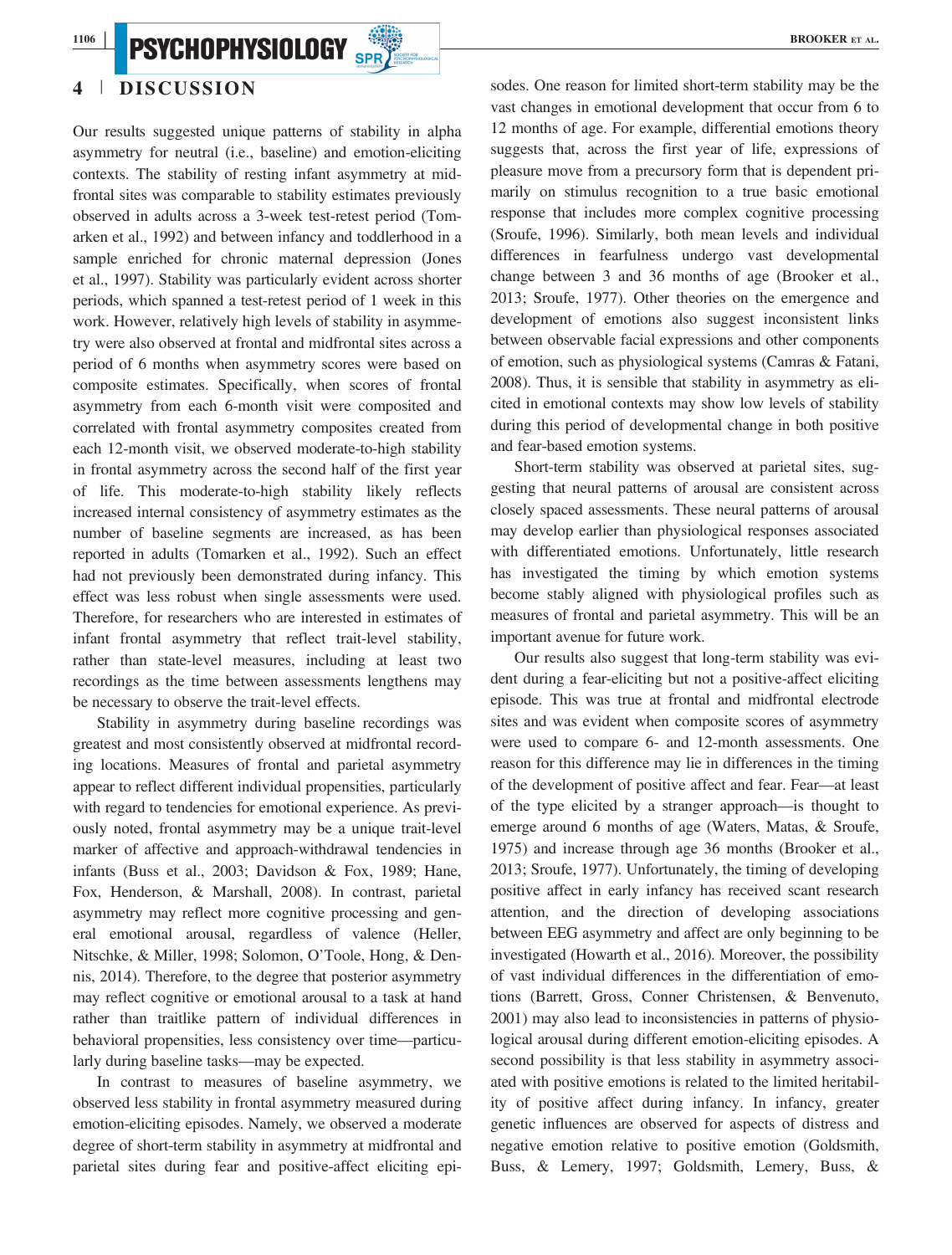Campos, 1999). Positive affect, in contrast, appears to be strongly influenced by the early environment. Importantly, stable influences in infant affective behavior tend to be heritable influences. Thus, in early life, biological signatures may be more readily apparent for fear propensities than for tendencies for positive affect.

Although a replication of our findings is needed, results offer suggestions for the design of future investigations that incorporate longitudinal assessments of asymmetry. First, our results suggest that multiple baseline assessments or longer baseline recordings may lead to more stable estimates of baseline asymmetry in the first year of life. Although this guideline feels intuitive, it has been offered previously in the absence of empirical support, potentially making it easier to dismiss as subjective opinion. Additionally, longer or greater numbers of baselines are difficult to incorporate at very young ages. We note that several helpful suggestions regarding strategies for keeping infants engaged and reducing artifacts during EEG recording exist in the literature (DeBoer, Scott, & Nelson, 2007; Marshall & Fox, 2008; Trainor, 2008). Many of these are particularly beneficial for baseline recordings.

In addition, our work suggests that measures of EEG asymmetry during the first year of life may not be similarly associated with emotional or physiological responses in the same individual over time. In other words, biology-behavior associations are dynamic rather than fixed. Similarly, temperament theorists argue that a certain degree of instability may be expected as systems develop (Goldsmith et al., 1987; Shiner et al., 2012). Thus, future research should exercise caution in assuming that early findings are consistent with what is known about the development of emotional and physiological systems during the period of development under study.

Finally, the results underscore previous assertions that EEG measures in emotional relative to nonemotional episodes or at frontal relative to parietal electrode sites may reflect different psychological phenomena (Brooker, Phelps, Davidson, & Goldsmith, 2016; Coan et al., 2006; Heller et al., 1998). Moreover, neural correlates of emotion may follow distinct trajectories of development. Again, the appropriate cautions should be taken in the interpretation and generalization of findings.

Although our study provides needed empirical evidence for differing stability of asymmetry measures in early life, it is not without limitations. First, although our sample is larger than (Jones et al., 1997; Tomarken et al., 1992) or comparable to (Howarth et al., 2016) samples used in previous investigations of stability in asymmetry, it is still only moderate in size for the questions being addressed. Thus, replication studies will likely lead to more precise estimates of effect sizes for the types of analyses used here. Second, this work

# BROOKER ET AL. **AL. AND SECOND PROPERTY SIDLOGY** SPREAD FOR THE SECOND FOR STREET ALL 1107

was conducted in a sample of typically developing twins. Although twins are generally representative of nontwin populations recruited in a similar way (Andrew et al., 2001), the degree to which our results may translate to atypical populations is unknown.

In sum, our results show a moderate level of short- and long-term stability in frontal asymmetry from 6 to 12 months of age when EEG was measured during baseline and feareliciting conditions. Stability for long-term measures was greatest when multiple baseline assessments were used. In contrast, stability over the 6-month period was not apparent under positive-affect eliciting conditions. This work has clear methodological implications for future longitudinal research including measures of EEG asymmetry in the first year of life.

#### ACKNOWLEDGMENTS

We thank the families who participated in this study and the staff members who helped with the recruitment of study participants and data collection. Data collection for this project was supported by R01 MH50560 from the National Institute of Mental Health (PI: Goldsmith). The preparation of this manuscript was supported by K01 MH100240 (PI: Brooker) from the National Institute of Mental Health and P20 GM104417 (PI: Adams) from the National Institute of General Medical Sciences. Infrastructure support was provided by P50 MH094051 and P30 HD03352. The authors have no conflicts of interest to report.

#### REFERENCES

- Andrew, T., Hart, D. J., Snieder, H., de Lange, M., Spector, T. D., & MacGregor, A. J. (2001). Are twins and singletons comparable? A study of disease-related and lifestyle characteristics in adult women. Twin Research and Human Genetics, 4(06), 464–477. doi[:10.1375/twin.4.6.464](info:doi/10.1375/twin.4.6.464)
- Barkovich, A. J., Kjos, B. O., Jackson, D. E., & Norman, D. (1988). Normal maturation of the neonatal and infant brain: MR imaging at 1.5 T. Radiology, 166(1), 173–180. doi[:10.1148/radiology.166.](info:doi/10.1148/radiology.166.1.3336675) [1.3336675](info:doi/10.1148/radiology.166.1.3336675)
- Barrett, L. F., Gross, J., Conner Christensen, T., & Benvenuto, M. (2001). Knowing what you're feeling and knowing what to do about it: Mapping the relation between emotion differentiation and emotion regulation. Cognition & Emotion, 15(6), 713–724. doi[:10.1080/02699930143000239](info:doi/10.1080/02699930143000239)
- Bertrand, O., Perrin, F., & Pernier, J. (1985). A theoretical justification of the average reference in topographic evoked potential studies. Electroencephalography and Clinical Neurophysiology/ Evoked Potentials Section, 62(6), 462–464. doi:[10.1016/0168-](info:doi/10.1016/0168-5597(85)90058-9) [5597\(85\)90058-9](info:doi/10.1016/0168-5597(85)90058-9)
- Bracewell, R. N. (1984). The fast Hartley transform. Proceedings of the IEEE, 72(8), 1010. doi[:10.1109/PROC.1984.12968](info:doi/10.1109/PROC.1984.12968)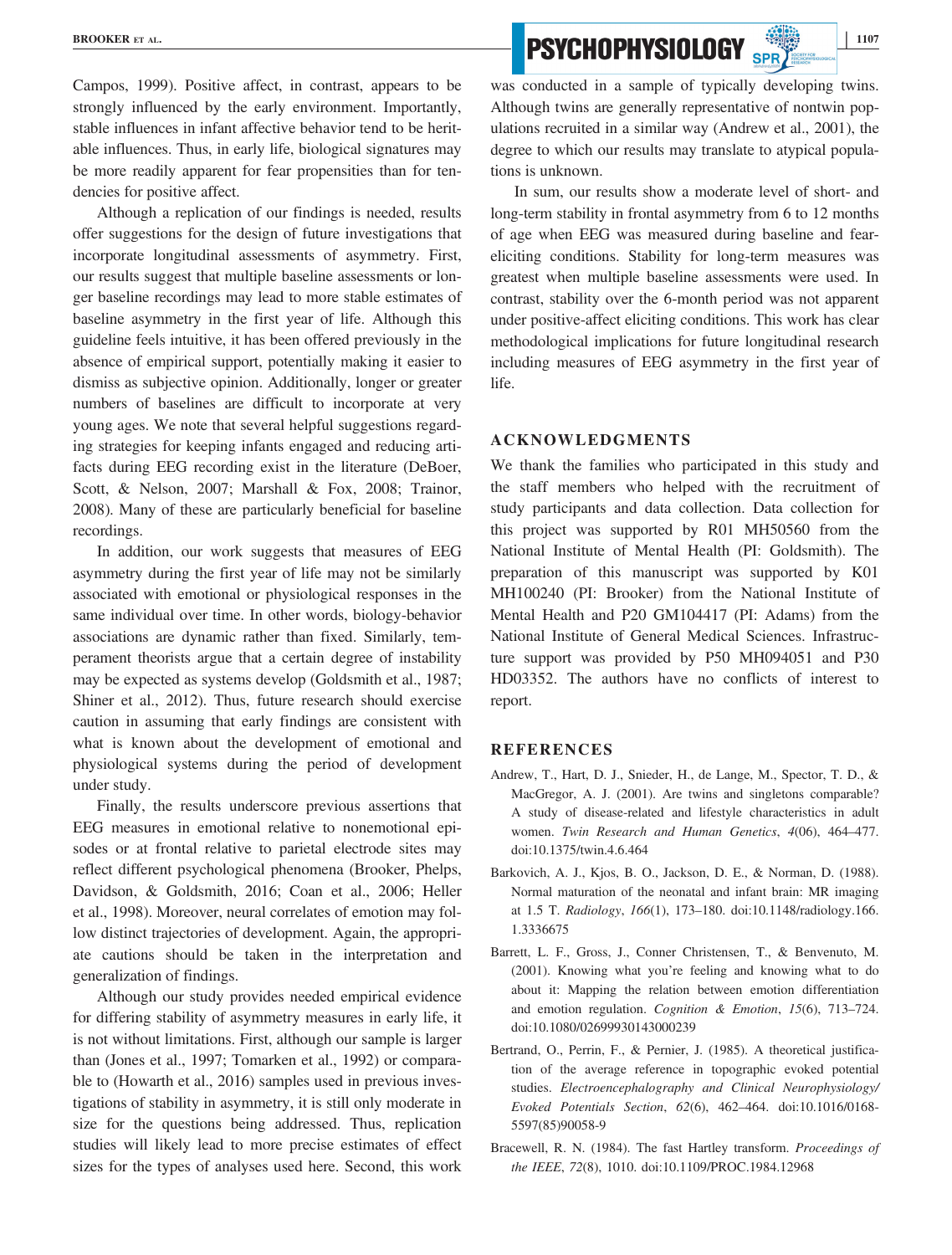**1108 | PSYCHOPHYSIOLOGY** SPR)

- Brooker, R. J., Buss, K. A., Lemery-Chalfant, K., Aksan, N., Davidson, R. J., & Goldsmith, H. H. (2013). The development of stranger fear in infancy and toddlerhood: Normative development, individual differences, antecedents, and outcomes. Developmental Science, 16(6), 864–878. doi[:10.1111/desc.12058](info:doi/10.1111/desc.12058)
- Brooker, R. J., Phelps, R. A., Davidson, R. J., & Goldsmith, H. H. (2016). Context differences in delta beta coupling are associated with neuroendocrine reactivity in infants. Developmental Psychobiology, 58(3), 406–418. doi:[10.1002/dev.21381](info:doi/10.1002/dev.21381)
- Buss, K. A., Schumacher, J. R. M., Dolski, I., Kalin, N. H., Goldsmith, H. H., & Davidson, R. J. (2003). Right frontal brain activity, cortisol, and withdrawal behavior in 6-month-old infants. Behavioral Neuroscience, 117(1), 11–20. doi[:10.1037/0735-](info:doi/10.1037/0735-7044.117.1.11) [7044.117.1.11](info:doi/10.1037/0735-7044.117.1.11)
- Camras, L. A., & Fatani, S. S. (2008). The development of facial expressions: Current perspectives on infant emotions. In M. Lewis, J. M. Haviland-Jones, & L. Feldman Barrett (Eds.), Handbook of emotions (3rd ed., pp. 291–303). New York, NY: Guilford Press.
- Coan, J. A., Allen, J. J. B., & McKnight, P. E. (2006). A capability model of individual differences in frontal EEG asymmetry. Biological Psychology, 72(2), 198–207. doi:[10.1016/j.](info:doi/10.1016/j.biopsycho.2005.10.003) [biopsycho.2005.10.003](info:doi/10.1016/j.biopsycho.2005.10.003)
- Cohen, J., & Cohen, P. (1983). Applied multiple regression/correlation analyses for the behavioral sciences (2nd ed.). Hillsdale, NJ: Lawrence Erlbaum.
- Davidson, R. J. (1992). Anterior cerebral asymmetry and the nature of emotion. Brain and Cognition, 20(1), 125–151. doi[:10.1016/](info:doi/10.1016/0278-2626(92)90065-T) [0278-2626\(92\)90065-T](info:doi/10.1016/0278-2626(92)90065-T)
- Davidson, R. J. (1994). Asymmetric brain function, affective style, and psychopathology: The role of early experience and plasticity. Development and Psychopathology, 6(04), 741–758. doi[:10.1017/](info:doi/10.1017/S0954579400004764) [S0954579400004764](info:doi/10.1017/S0954579400004764)
- Davidson, R. J., & Fox, N. A. (1982). Asymmetrical brain activity discriminates between positive and negative affective stimuli in human infants. Science, 218(4578), 1235–1237. doi[:10.1126/](info:doi/10.1126/science.7146906) [science.7146906](info:doi/10.1126/science.7146906)
- Davidson, R. J., & Fox, N. A. (1989). Frontal brain asymmetry predicts infants' response to maternal separation. Journal of Abnormal Psychology, 98(2), 127–131. doi[:10.1037/0021-843X.98.2.](info:doi/10.1037/0021-843X.98.2.127) [127](info:doi/10.1037/0021-843X.98.2.127)
- Davidson, R. J., & Irwin, W. (1999). The functional neuroanatomy of emotion and affective style. Trends in Cognitive Sciences, 3(1), 11–21. doi:[10.1016/S1364-6613\(98\)01265-0](info:doi/10.1016/S1364-6613(98)01265-0)
- Dawson, G., Frey, K., Panagiotides, H., Yamada, E., Hessl, D., & Osterling, J. (1999). Infants of depressed mothers exhibit atypical frontal electrical brain activity during interactions with mother and with a familiar, nondepressed adult. Child Development, 70 (5), 1058–1066. doi[:10.1111/1467-8624.00078](info:doi/10.1111/1467-8624.00078)
- DeBoer, T., Scott, L. A., & Nelson, C. A. (2007). Methods for acquiring and analyzing infant event-related potentials. In M. DeHaan (Ed.), Infant EEG and event-related potentials (pp. 5– 38). New York, NY: Psychology Press.
- Diaz, A., & Bell, M. A. (2012). Frontal EEG asymmetry and fear reactivity in different contexts at 10 months. Developmental Psychobiology, 54(5), 536–545. doi:[10.1002/dev.20612](info:doi/10.1002/dev.20612)
- Enders, C. (2010). Applied missing data analysis. New York, NY: Guilford Press.
- Field, T., Diego, M., Hernandez-Reif, M., Schanberg, S., & Kuhn, C. (2002). Relative right versus left frontal EEG in neonates. Developmental Psychobiology, 41(2), 147–155. doi:[10.1002/dev.10061](info:doi/10.1002/dev.10061)
- Field, T., Fox, N. A., Pickens, J., & Nawrocki, T. (1995). Relative right frontal EEG activation in 3- to 6-month-old infants of "depressed" mothers. Developmental Psychology, 31(3), 358-363. doi[:10.1037/0012-1649.31.3.358](info:doi/10.1037/0012-1649.31.3.358)
- Fox, N. A., Bell, M. A., & Jones, N. A. (1992). Individual differences in response to stress and cerebral asymmetry. Developmental Neuropsychology, 8(2-3), 161–184. doi[:10.1080/87565649209540523](info:doi/10.1080/87565649209540523)
- Fox, N. A., & Davidson, R. J. (1987). Electroencephalogram asymmetry in response to the approach of a stranger and maternal separation in 10-month-old infants. Developmental Psychology, 23 (2), 233–240. doi[:10.1037/0012-1649.23.2.233](info:doi/10.1037/0012-1649.23.2.233)
- Goldsmith, H. H., Buss, A. H., Plomin, R., Rothbart, M. K., Thomas, A., Chess, S., ... McCall, R. B. (1987). Roundtable: What is temperament? Four approaches. Child Development, 58(2), 505–529. doi[:10.2307/1130527](info:doi/10.2307/1130527)
- Goldsmith, H. H., Buss, K. A., & Lemery, K. S. (1997). Toddler and childhood temperament: Expanded content, stronger genetic evidence, new evidence for the importance of environment. Developmental Psychology, 33(6), 891–905. doi:[10.1037/0012-1649.33.6.](info:doi/10.1037/0012-1649.33.6.891) [891](info:doi/10.1037/0012-1649.33.6.891)
- Goldsmith, H. H., Lemery, K. S., Buss, K. A., & Campos, J. J. (1999). Genetic analyses of focal aspects of infant temperament. Developmental Psychology, 35(4), 972–985. doi:[10.1037/0012-](info:doi/10.1037/0012-1649.35.4.972) [1649.35.4.972](info:doi/10.1037/0012-1649.35.4.972)
- Goldsmith, H. H., & Rothbart, M. K. (1999). The laboratory temperament assessment battery (Lab-TAB): Pre-locomotor version 3.1. Department of Psychology, University of Oregon.
- Hane, A. A., Fox, N. A., Henderson, H. A., & Marshall, P. J. (2008). Behavioral reactivity and approach-withdrawal bias in infancy. Developmental Psychology, 44(5), 1491–1496. doi:[10.1037/](info:doi/10.1037/a0012855) [a0012855](info:doi/10.1037/a0012855)
- Harmon-Jones, E., & Allen, J. J. B. (1998). Anger and frontal brain activity: EEG asymmetry consistent with approach motivation despite negative affective valence. Journal of Personality and Social Psychology, 74(5), 1310–1316. doi[:10.1037/0022-3514.74.5.1310](info:doi/10.1037/0022-3514.74.5.1310)
- Heller, W., & Nitscke, J. B. (1997). Regional brain activity in emotion: A framework for understanding cognition in depression. Cognition and Emotion, 11(5-6), 637–661. doi:[10.1080/02699939](info:doi/10.1080/026999397379845a) [7379845a](info:doi/10.1080/026999397379845a)
- Heller, W., Nitschke, J. B., & Miller, G. A. (1998). Lateralization in emotion and emotional disorders. Current Directions in Psychological Science, 7(1), 26–32. doi[:10.1111/1467-8721.ep11521823](info:doi/10.1111/1467-8721.ep11521823)
- Howarth, G. Z., Fettig, N. B., Curby, T. W., & Bell, M. A. (2016). Frontal electroencephalogram asymmetry and temperament across infancy and early childhood: An exploration of stability and bidirectional relations. Child Development, 87(2), 465–476. doi: [10.1111/cdev.12466](info:doi/10.1111/cdev.12466)
- Jones, N. A., Field, T., Davalos, M., & Pickens, J. (1997). EEG stability in infants/children of depressed mothers. Child Psychiatry & Human Development, 28(2), 59–70. doi:[10.1023/A:102519710](info:doi/10.1023/A:1025197101496) [1496](info:doi/10.1023/A:1025197101496)